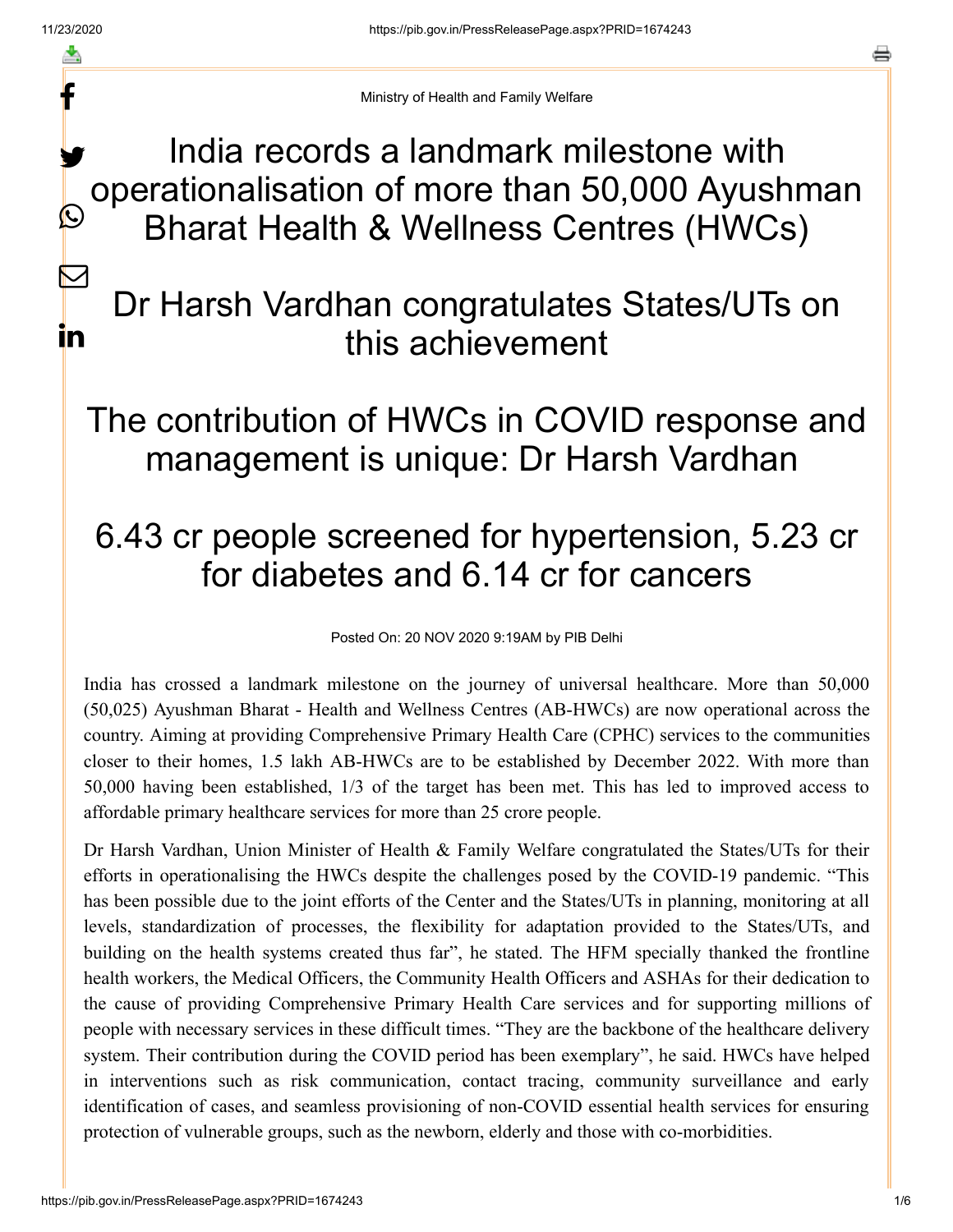f

y.

 $\bigcirc$ 

 $\bm{\nabla}$ 

11/23/2020 https://pib.gov.in/PressReleasePage.aspx?PRID=1674243



**#COVID19 screening at a HWC in Assam**

**T**<br>Ayushman Bharat was launched in 2018 with its twin pillars of Health & Wellness Centers (HWCs) and<br>All the contract of the contract of the contract of the contract of the contract of the contract of the contract of the Pradhan Mantri Jan Arogya Yojana (PMJAY) with bidirectional linkages between the two for providing the full range of services across the continuum of care. The first AB-HWC was launched by Hon. Prime Minister Shri Narendra Modi on the 14th of April 2018 at Jhangla in Bijapur District of Chhattisgarh.

The Health & Wellness Centers provide CPHC services to people and sustain the efforts for provision of reproductive, maternal, neonatal, child, adolescent and nutrition (RMNCHA+N) services and control of communicable diseases. They also focus on disease prevention, especially for chronic and noncommunicable diseases, wellness through community engagement and creating awareness about health lifestyles, appropriate nutrition and physical activities such as Yoga. The HWC team consists of a trained Community Health Officer, one or two Health Workers and 5-8 ASHAs. This team has well defined tasks which intend to deliver public health functions and primary health care by bringing health-care services closer to the community.

The 50,025 operational AB-HWCs are now spread across 678 districts, and include 27,890 Sub Health Centres, 18,536 Primary Health Centres and 3,599 Urban Primary Health Centres. Together, these AB-HWC have witnessed over 28.10 crore footfalls of which over 53% percent are women who sought care at these centres. More than 6.43 crore people have been screened for hypertension, 5.23 crore for diabetes and 6.14 crore people for cancers. About 1.0 crore people are being provided free drugs for treatment of hypertension and about 60 lakhs for diabetes.



**Community Health Officer screening for hypertension at a HWC in Tripura**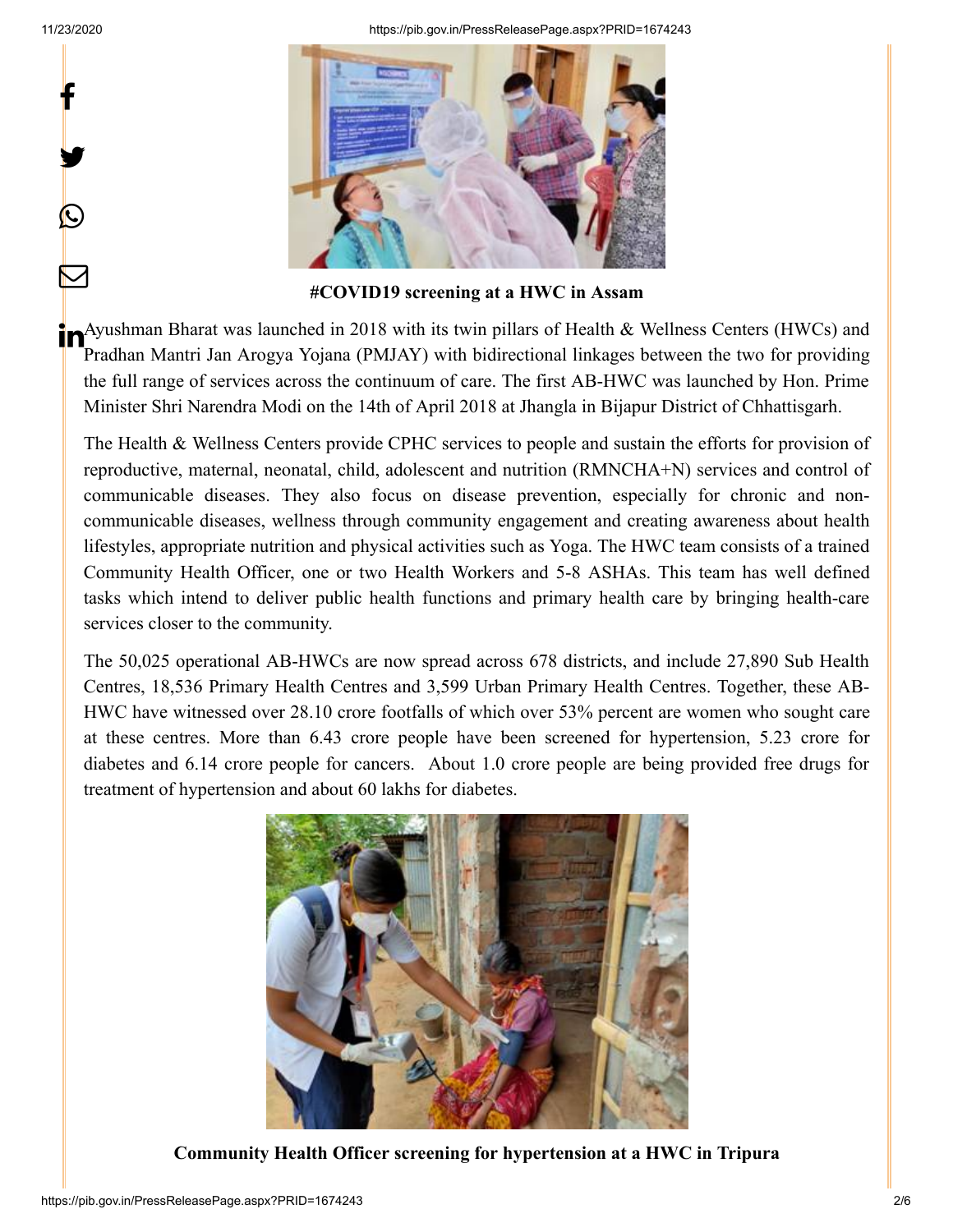y.

 $\bigcirc$ 

 $\color{red} \blacktriangleright$ 

in

Focus on wellness is one of the novel interventions under the ABHWC Programme. Over 30 lakhs wellness sessions have been conducted at these centres including activities such as Yoga, Zumba, Community Walks, Shirodhara, Meditation etc. f



#**Yoga session at Phubasahi Khordha HWC, Odisha**

HWCs also provide a strong backbone for the implementation of the eSanjeevani platform of Health Ministry which includes the eSanjeevani Patient-to-Doctor OPD and eSanjeevani-HWC which provides Doctor-to-Doctor teleconsultation service. 23,103 HWCs have started providing teleconsultation services to citizens. More than 7.5 lakh teleconsultations have already been conducted through these platforms. The eSanjeevani-HWC was rolled out in November 2019. It is to be implemented in all the 1.5 lakh Health and Wellness Centres in a 'Hub and Spoke' model, by December 2022. States need to set up dedicated 'Hubs' in Medical Colleges and District hospitals to provide tele-consultation services to 'Spokes', i.e. Health & Wellness Centres (HWC).

State wise functional AB-HWCs as on 18.11.2020

| <b>SN</b>      | <b>STATE</b>              | <b>Functional AB-HWCs as on 18112020</b> |            |                |              |  |
|----------------|---------------------------|------------------------------------------|------------|----------------|--------------|--|
|                |                           | <b>SHC</b>                               | <b>PHC</b> | <b>UPHC</b>    | <b>TOTAL</b> |  |
| $\mathbf{1}$   | Andaman & Nicobar Islands | 58                                       | 17         | 5              | 80           |  |
| 2              | Andhra Pradesh            | 1122                                     | 1145       | 241            | 2508         |  |
| 3              | Arunachal Pradesh         | 91                                       | 38         | $\overline{4}$ | 133          |  |
| $\overline{4}$ | Assam                     | 878                                      | 379        | 52             | 1309         |  |

https://pib.gov.in/PressReleasePage.aspx?PRID=1674243 3/6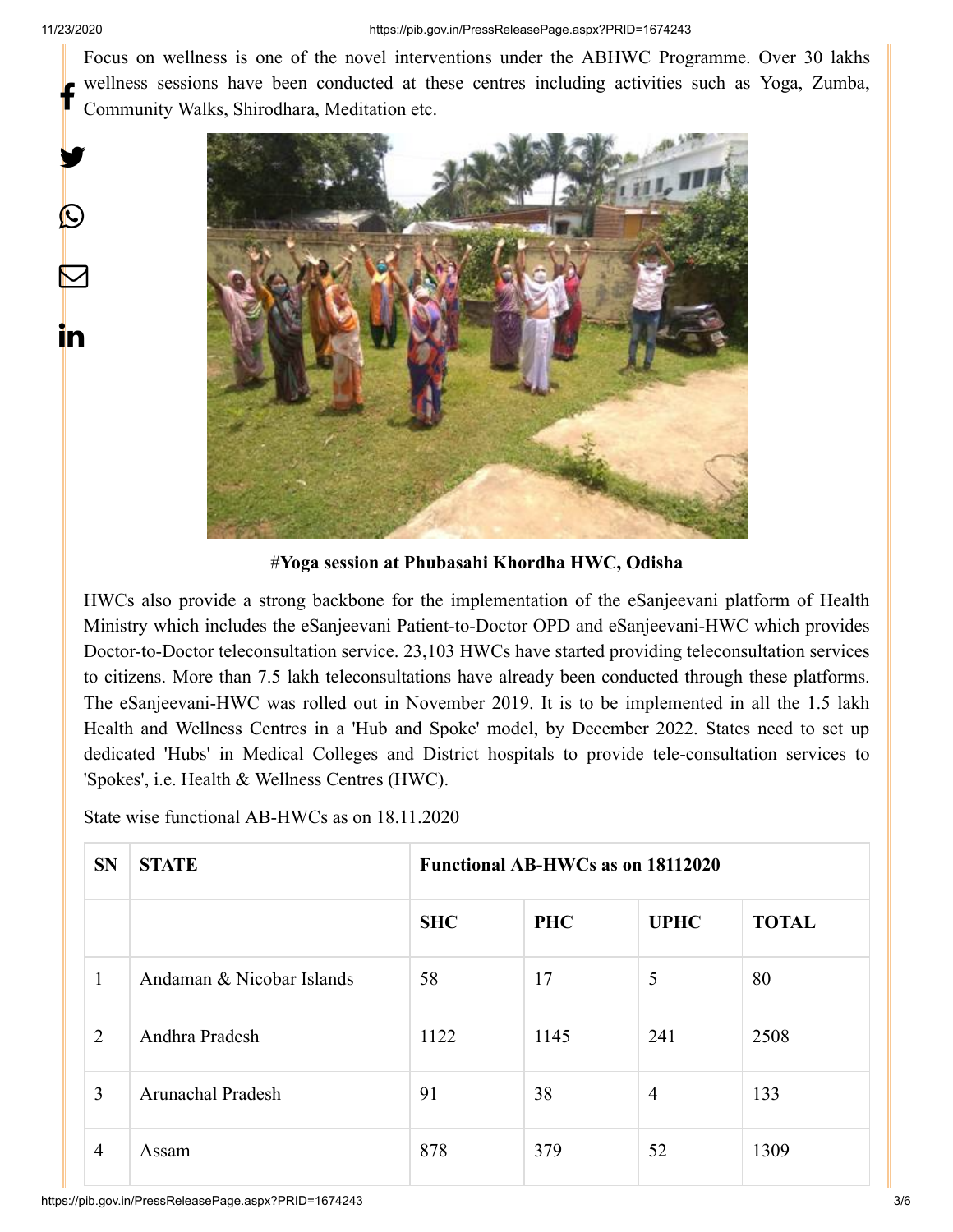| f                     | 5       | Bihar                | 207                            | 877              | 98               | 1182             |  |
|-----------------------|---------|----------------------|--------------------------------|------------------|------------------|------------------|--|
|                       | 6       | Chandigarh           |                                | 33               | $\overline{2}$   | 35               |  |
|                       | $\tau$  | Chhattisgarh         | 1450                           | 402              | 45               | 1897             |  |
| $\bigcirc$            | $\,8\,$ | Dadra & Nagar Haveli | 52                             | 8                | $\boldsymbol{0}$ | 60               |  |
| $\boldsymbol{\nabla}$ | 9       | Daman & Diu          | 26                             | $\overline{4}$   | $\boldsymbol{0}$ | 30               |  |
| in                    | $10\,$  | Delhi                | Not implementing the Programme |                  |                  |                  |  |
|                       | 11      | Goa                  | 9                              | 54               | $\mathfrak s$    | 68               |  |
|                       | 12      | Gujarat              | 3523                           | 1108             | 222              | 4853             |  |
|                       | 13      | Haryana              | 159                            | 364              | 100              | 623              |  |
|                       | 14      | Himachal Pradesh     | 275                            | 422              | 6                | 703              |  |
|                       | 15      | Jammu & Kashmir      | 505                            | 305              | 16               | 826              |  |
|                       | 16      | Jharkhand            | 852                            | 132              | 52               | 1036             |  |
|                       | 17      | Karnataka            | 1572                           | 1896             | 336              | 3804             |  |
|                       | 18      | Kerala               | $\boldsymbol{0}$               | 733              | 83               | 816              |  |
|                       | 19      | Ladakh               | $\boldsymbol{0}$               | $\boldsymbol{0}$ | $\boldsymbol{0}$ | $\boldsymbol{0}$ |  |
|                       | 20      | Lakshadweep          | $\boldsymbol{0}$               | $\overline{3}$   | $\boldsymbol{0}$ | $\overline{3}$   |  |
|                       | 21      | Madhya Pradesh       | 3026                           | 1128             | 130              | 4284             |  |
|                       | 22      | Maharashtra          | 4117                           | 1825             | 439              | 6381             |  |
|                       | 23      | Manipur              | 111                            | 39               | $\mathbf 1$      | 151              |  |
|                       | 24      | Meghalaya            | 70                             | 34               | 19               | 123              |  |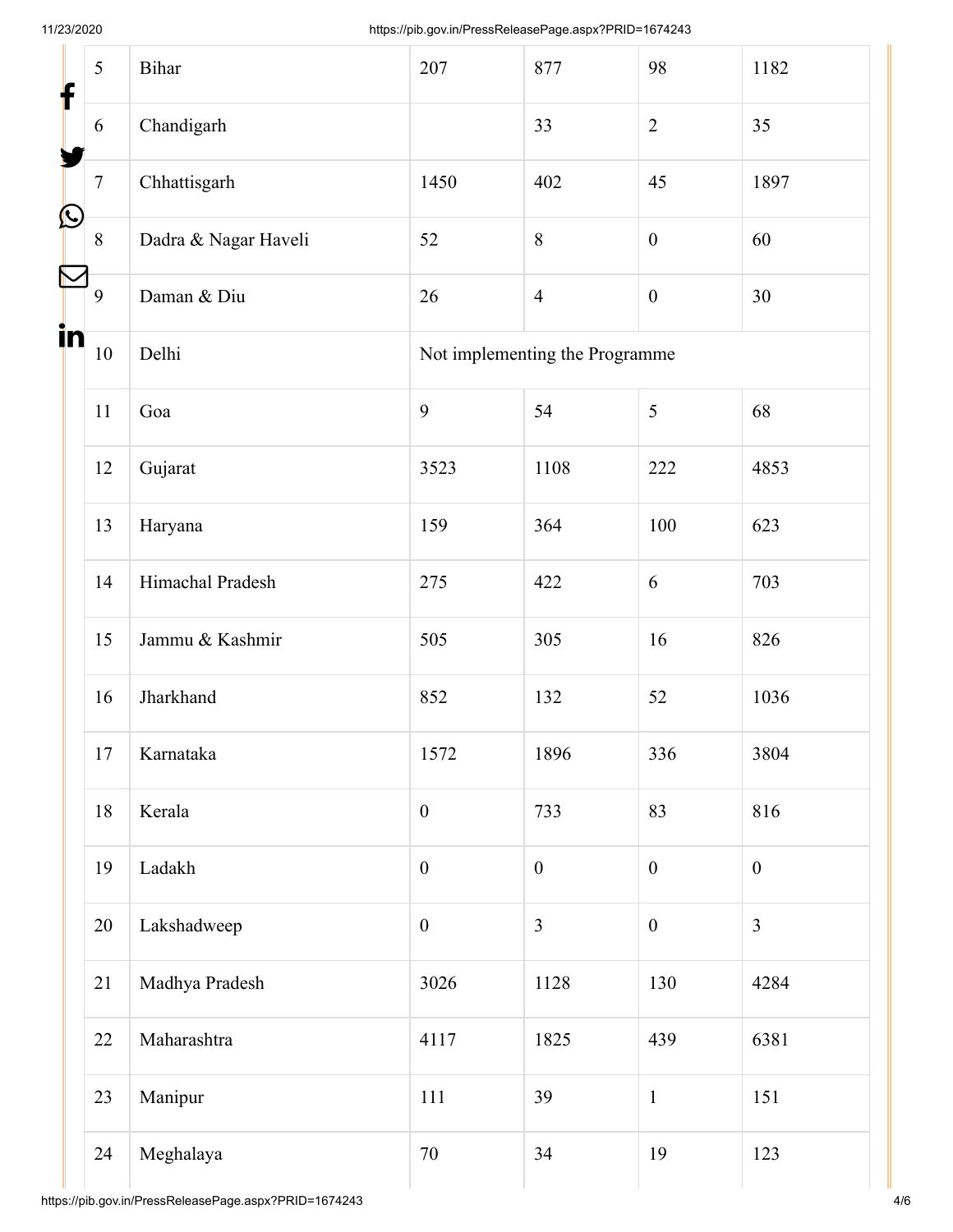| f                         | 25 | Mizoram              | 44     | 54    | 8                | 106   |
|---------------------------|----|----------------------|--------|-------|------------------|-------|
| y                         | 26 | Nagaland             | 101    | 47    | $\overline{7}$   | 155   |
|                           | 27 | Odisha               | 304    | 1225  | 86               | 1615  |
| $\boldsymbol{\mathsf{O}}$ | 28 | Puducherry           | $77\,$ | 37    | $\overline{2}$   | 116   |
|                           | 29 | Punjab               | 1607   | 346   | 93               | 2046  |
| in                        | 30 | Rajasthan            | 131    | 1859  | 116              | 2106  |
|                           | 31 | Sikkim               | 43     | 13    | $\boldsymbol{0}$ | 56    |
|                           | 32 | Tamil Nadu           | 858    | 1371  | 453              | 2682  |
|                           | 33 | Telangana            | 274    | 624   | 221              | 1119  |
|                           | 34 | Tripura              | 266    | 32    | 5                | 303   |
|                           | 35 | <b>Uttar Pradesh</b> | 3509   | 1468  | 391              | 5368  |
|                           | 36 | Uttarakhand          | 262    | 246   | 36               | 544   |
|                           | 37 | West Bengal          | 2311   | 268   | 325              | 2904  |
|                           |    | Total                | 27890  | 18536 | 3599             | 50025 |

\*\*\*\*\*\*

#### **MV**

#### **HFW/50,000 HWCs/20November2020/1**